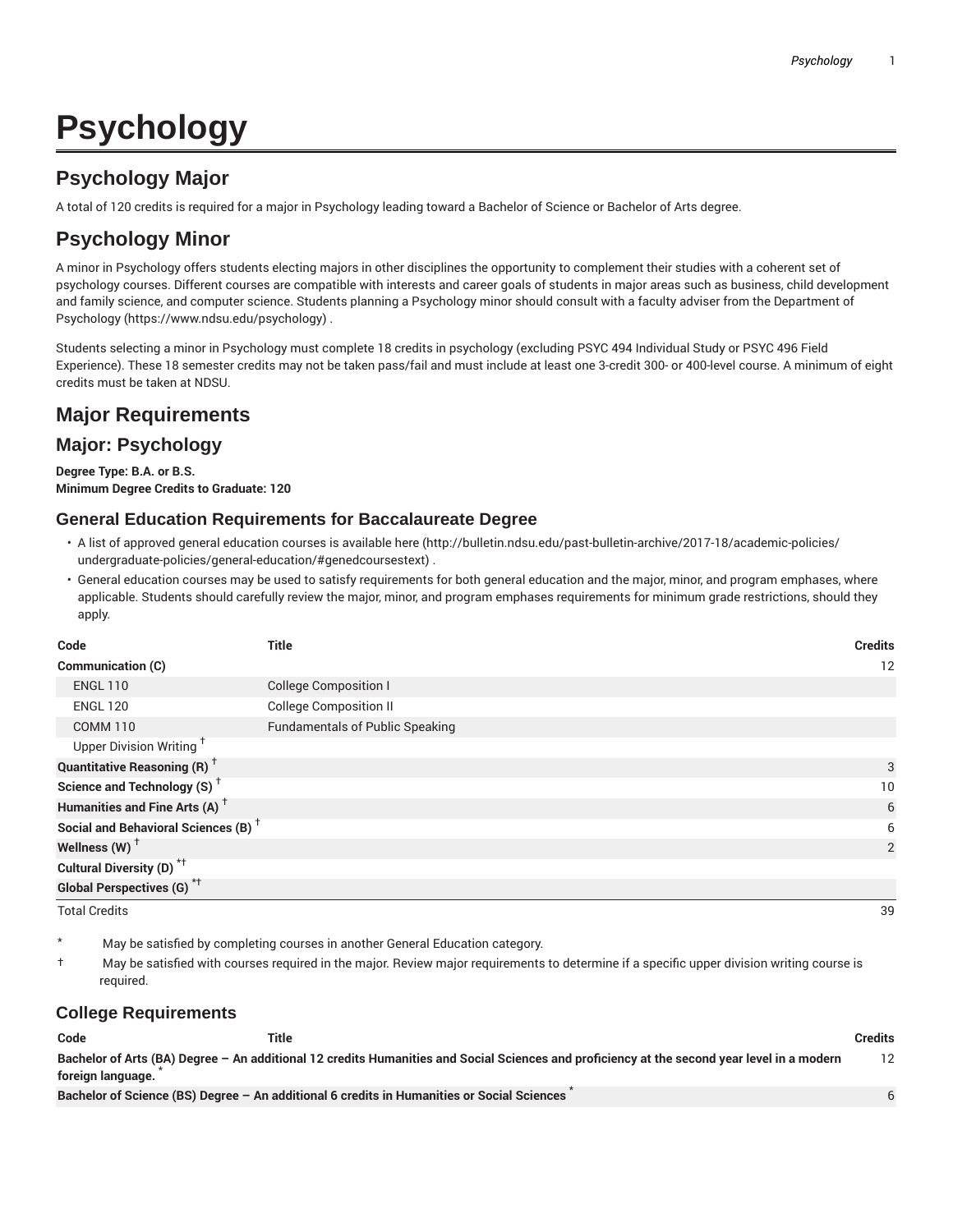### 2 *Psychology*

\* Humanities and Social Sciences may be fulfilled by any course having the following prefix: ADHM, ANTH, ARCH, ART, CJ, CLAS, COMM, ECON, ENGL, FREN, GEOG, GERM, HDFS, HIST, LA, LANG, MUSC, PHIL, POLS, PSYC, RELS, SOC, SPAN, THEA, WGS, or any course from the approved list of general education courses in humanities and social sciences (general education categories A and B). These credits must come from outside the department of the student's major.

### **Major Requirements**

| Code                                                     | <b>Title</b>                                                                                                                              | <b>Credits</b> |
|----------------------------------------------------------|-------------------------------------------------------------------------------------------------------------------------------------------|----------------|
| <b>Psychology Major Requirements</b>                     |                                                                                                                                           |                |
| <b>PSYC111</b>                                           | Introduction to Psychology (Cannot be used to satisfy general education category B)                                                       | 3              |
| <b>PSYC 189</b>                                          | Skills for Academic Success <sup>1</sup>                                                                                                  | 1              |
| <b>PSYC 350</b>                                          | <b>Research Methods I</b>                                                                                                                 | 3              |
| <b>PSYC 351</b>                                          | <b>Research Methods II</b>                                                                                                                | 3              |
| <b>PSYC</b>                                              | <b>Electives</b>                                                                                                                          | 6              |
| <b>Psychology 400 Level Electives:</b>                   |                                                                                                                                           | 9              |
| Select one course from 3 of the following 4 groups (A-D) |                                                                                                                                           |                |
| Group A: Social/Personality:                             |                                                                                                                                           |                |
| <b>PSYC 453</b>                                          | Organizational Psychology                                                                                                                 |                |
| <b>PSYC 468</b>                                          | Personality                                                                                                                               |                |
| <b>PSYC 470</b>                                          | <b>Experimental Social Psychology</b>                                                                                                     |                |
| Group B: Perception/Cognition:                           |                                                                                                                                           |                |
| <b>PSYC 460</b>                                          | <b>Sensation &amp; Perception</b>                                                                                                         |                |
| <b>PSYC 461</b>                                          | Memory And Knowledge                                                                                                                      |                |
| <b>PSYC 464</b>                                          | <b>Attention &amp; Thinking</b>                                                                                                           |                |
| Group C: Biological Bases of Behavior:                   |                                                                                                                                           |                |
| <b>PSYC 465</b>                                          | Psychobiology                                                                                                                             |                |
| <b>PSYC 481</b>                                          | <b>Health Psychology</b>                                                                                                                  |                |
| <b>PSYC 486</b>                                          | Neuropsychology                                                                                                                           |                |
| Group D: Individual Differences:                         |                                                                                                                                           |                |
| <b>PSYC 463</b>                                          | Experimental Developmental Psychology                                                                                                     |                |
| <b>PSYC 471</b>                                          | The Psychology Of Aging                                                                                                                   |                |
| <b>PSYC 472</b>                                          | <b>Advanced Psychopathology</b>                                                                                                           |                |
| <b>PSYC 473</b>                                          | Child Psychopathology and Therapy                                                                                                         |                |
| Capstone Experience: Select one of the following:        |                                                                                                                                           | 3              |
| <b>PSYC 480</b>                                          | History & Systems                                                                                                                         |                |
| <b>PSYC 489</b>                                          | <b>Honors Thesis</b>                                                                                                                      |                |
| PSYC 400 Level                                           | May include PSYC 493 (Undergraduate Research) or PSYC 496 (Field Experience) courses taken for a<br>grade.                                | 3              |
| <b>Other Required Courses</b>                            |                                                                                                                                           |                |
| <b>ENGL 324</b>                                          | Writing in the Sciences (May satisfy general education category C)                                                                        | 3              |
| or ENGL 325                                              | Writing in the Health Professions                                                                                                         |                |
| or ENGL 459                                              | Researching and Writing Grants and Proposal                                                                                               |                |
| <b>MATH 103</b>                                          | College Algebra (or higher level)                                                                                                         | 3              |
| <b>Additional Degree Requirements</b>                    |                                                                                                                                           | $3 - 14$       |
| minimum).                                                | Students earning a Bachelor of Science degree must select one of the three tracks listed below in consultation with an adviser (14 credit |                |
|                                                          | Students earning a Bachelor of Arts degree must complete the Modern Foreign Language proficiency (3-14 credits).                          |                |
| <b>Total Credits</b>                                     |                                                                                                                                           | 40-51          |
| Code                                                     | <b>Title</b>                                                                                                                              | <b>Credits</b> |
| <b>Natural Science Track</b>                             |                                                                                                                                           |                |

14 additional credits in math/science. Prefixes accepted include: BIOL, BIOC, BOT, CHEM, ENT, GEOL, MATH, MICR, PHYS, PLSC, STAT, OR ZOO. Courses selected for this track cannot count for general education.